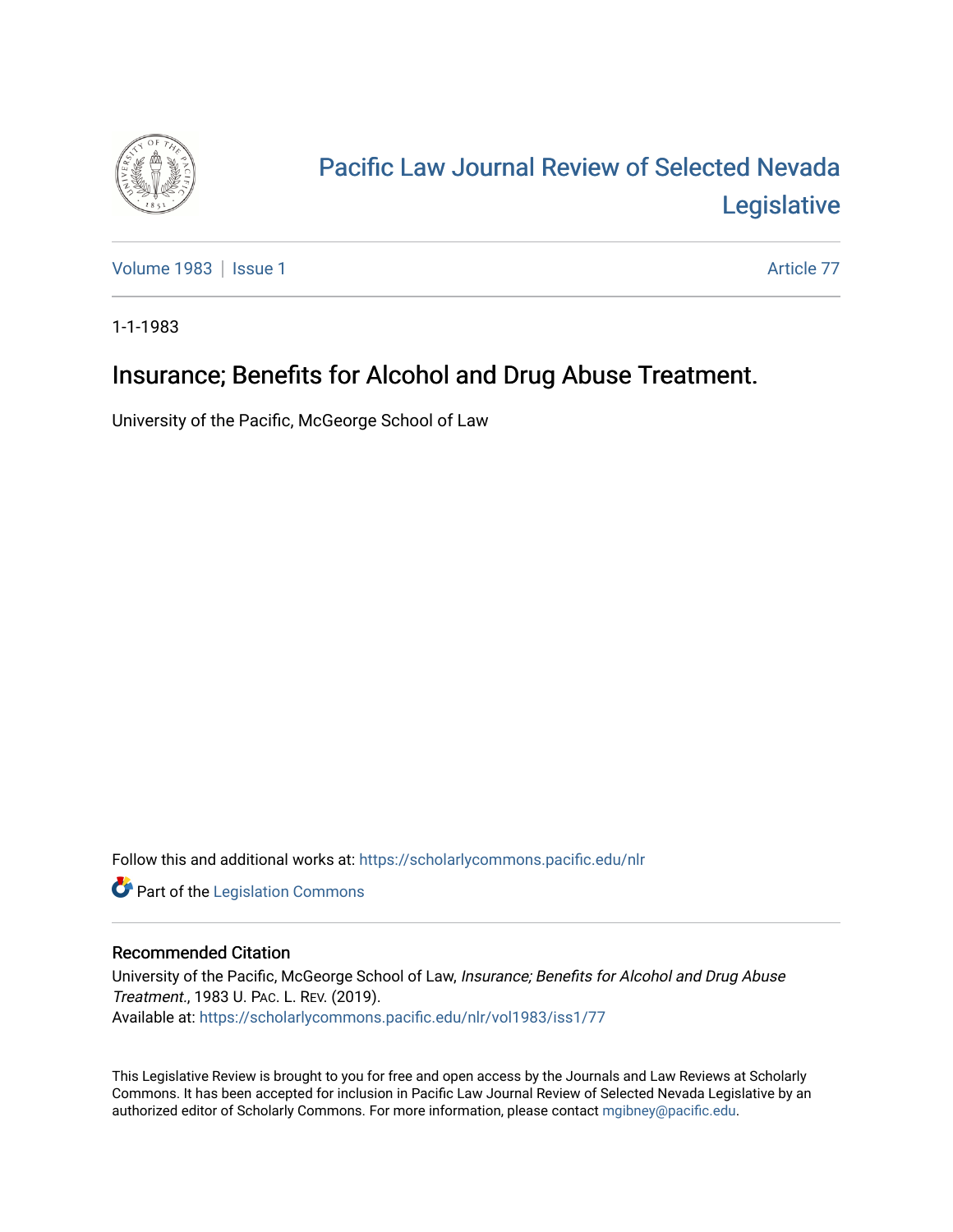#### **Insurance; benefits for alcohol and drug abuse treatment.**

NEV. REV. STAT. §§689A.047, 689B.037, 695B.l95, 695C.l75 (repealed, §§458.—, 608.— (new); §§287.010, 689A.030, 689A.046, 689B.030, 689B.036, 695B.l80, 695B.l94, 695C.l70, 695C.l74 (amended).

S.B. 166 (Raggio); 1983 STAT. Ch 621

Under prior law, certain insurers were required to make optional coverage available for the treatment of alcohol and drug abuse.<sup>1</sup> Although the Uniform Health Policy Provision Law2 continues to require that individual plans only provide optional coverage for the treatment of alcohol and drug abuse,<sup>3</sup> Chapter 621 makes this coverage mandatory for policies issued by (1) group insurers,<sup>4</sup> (2) medical service corporations,<sup>5</sup> (3) health maintenance plans,<sup>6</sup> and (4) employer provided insurance plans.<sup>7</sup>

Prior to the enactment of Chapter 621, requirements differed for alcohol and drug abuse treatment benefits.8 Policies that provided inpatient benefits were required to cover the cost of treatment in a hospital for a period of not less than five days for alcohol abuse<sup>9</sup> and to provide benefits for no more than ten days for drug abuse.<sup>10</sup> Chapter 621 elimi-

2. NEV. REV. STAT. §689A.010 (short title).

3. *Compare* id.§689A.030(9) (amended by 1983 Nev. Stat. c. 621, §4, at 2035) *with* 1979 Nev. Stat. c. 586, §5, at 1176 (amending NEV. REV. STAT. §689A.030).

4. *Compare* NEv. REv. STAT. §6898.030(5) (amended by 1983 Nev. Stat. c. 621, §6, at 2037) *with* 1979 Nev. Stat. c. 586, §8, at 1178 (amending NEv. REv. STAT. §6898.030).

*5. Compare* NEv. REv. STAT. §6898.180(8) (amended by 1983 Nev. Stat. c. 621, §8, at 2039) *with* 1979 Nev. Stat. c. 586, §11, at 1180 (amending NEV. REV. STAT. §6898.180).

6. *Compare* NEv. REv. STAT. §695C.I70(5) (amended by 1983 Nev. Stat. c. 621, §10, at 2041) *with* 1979 Nev. Stat. c. 586, §14, at 1182 (amending NEV. REV. STAT. §695C.I70).

7. 1983 Nev. Stat. c. 621, §12.5, at 2044.

8. 1979 Nev. Stat. c. 586, §4, at 1176 (enacting NEV. REV. STAT. §689A.046); *id.* c. 586, §6, at 1177 (amending NEV. REV. STAT. §689A.047); *id.* c. 586, §7, at 1178, (enacting NEV. REV. STAT. §6898.036); *id.* c. 586, §9, at 1179 (amending NEv. REv. STAT. §6898.037); *id.* c. 586, §10, at 1179 (enacting NEV. REV. STAT. §6958.194); *id.* c. 586, §12, at 1181 (amending NEV. REV. STAT. §6958.195); *id.* c. 586, §13, at 1181 (enacting NEv. REv. STAT. §695C.I74); *id.* c. 586, §15, at 1183 (amending NEV. REv. STAT. §695C.l75).

9. 1979 Nev. Stat. c. 586, §4, at 1176 (amending NEV. REV. STAT. §689A.046(l)(a)); *id.* c. 586, §7, at 1178 (amending NEv. REv. STAT. §6898.036(1)(a)); *id.* c. 586, §10, at 1179 (amending NEV. REV. STAT. §6898.194(1)(a)); *id.* c. 586, §13, at 1181 (amending NEV. REV. STAT. §695C.I74(l)(a)).

10. */d.* c. 586, §6, at 1177 (amending NEv. REV. STAT. §689A.047(1)); *id.* c. 586, §9, at 1179

<sup>1. 1979</sup> Nev. Stat. c. 586, §5, at 1176 (amending NEv. REv. STAT. §689A.030(9)); *id.* c. 586, §8, at 1178 (amending NEv. REV. STAT. §6898.030(5)-(6)); *id.* c. 586, §II, at 1180 (amending NEV. REv. STAT. §695.180(8)-(9)); *id.* c. 586, §15, at 1182 (amending NEV. REv. STAT. §695C.I70(5)- (6)) (including insurers of individuals, group insurers, medical service corporations and health meaintenance plans)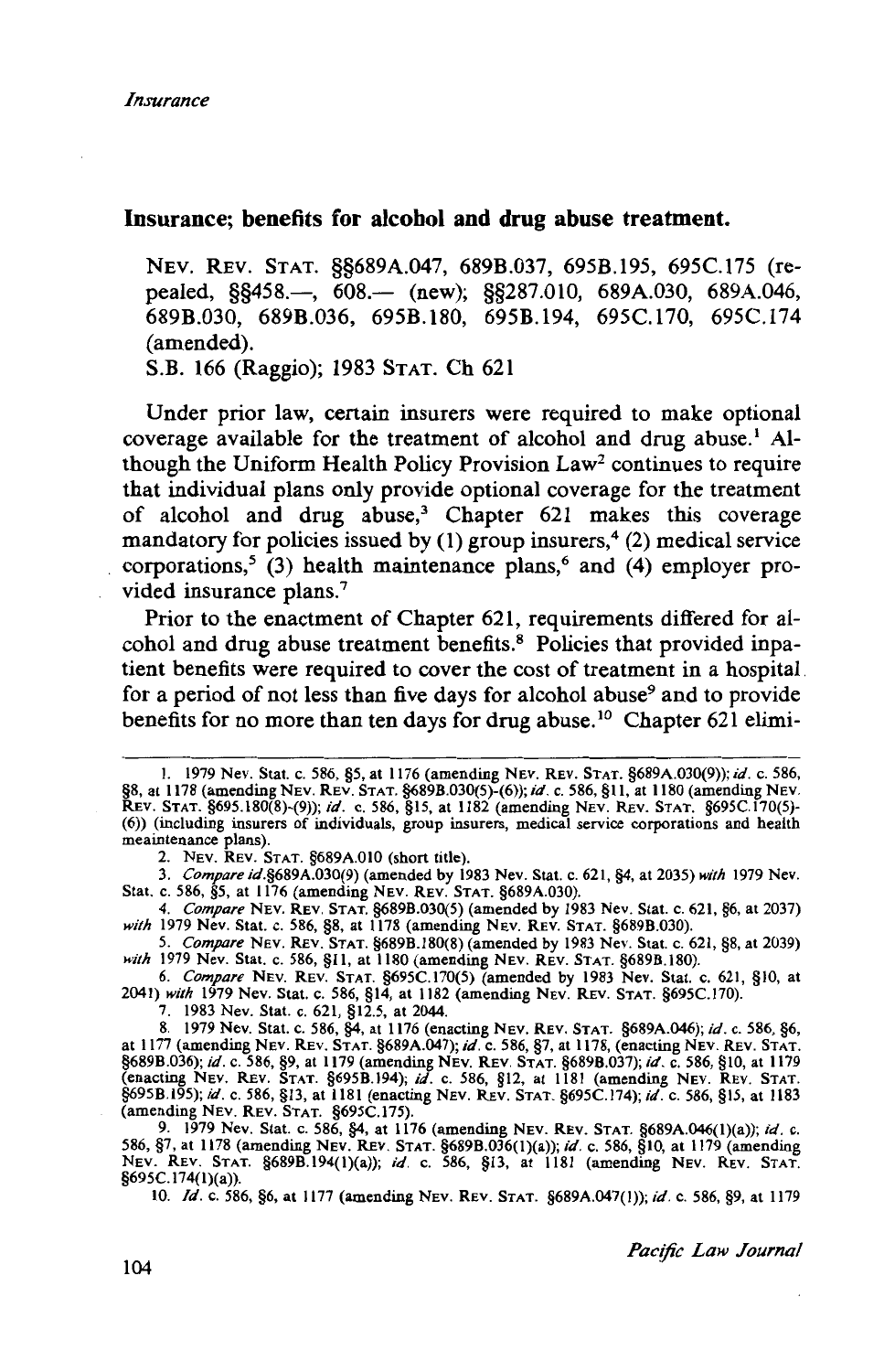*Insurance* 

nates this inconsistency by requiring policies to provide benefits for the cost of treating withdrawal from the physiological effects of either drugs or alcohol for a period not exceeding seven days.<sup>11</sup>

In addition, under prior law, insurance policies that provided inpatient benefits were required to cover the cost of treatment for either alcohol or drug abuse in a health care facility for a minimum of thirty days, with a maximum benefit of \$1,000.<sup>12</sup> Chapter 621 increases the maximum benefit to \$10,000 and removes the minimum time requirement.<sup>13</sup> Furthermore, prior law required that benefits for outpatient treatment under major medical coverage include coverage for at least fifty-two visits, with a maximum benefit of  $$800.<sup>14</sup>$  Chapter 621 increases the required maximum benefit to \$1,500 per year and removes the minimum visit requirement.<sup>15</sup>

12. 1979 Nev. Stat. c. 586, §4, at 1176 (enacting NEv. REv. STAT. §689A.046(1)(b)); *id.* c. 586, §6, at 1177 (amending NEV. REV. STAT. §689A.047(2)); *id.* c. 586, §7, at 1178 (enacting NEV. REV. STAT. §689B.036(1)(b)); *id.* c. 586, §9, at 1179 (amending NEV. REV. STAT. §689B.037(2)); *id.* c. 586, §10, at 1179 (enacting NEv. REv. STAT. §695B.l94(1)(b)); *id.* c. 586, §12, at 1181 (amending NEV. REV. STAT. 695B.I95(2)); *id.* c. 586, §13, at 1181 (enacting NEV. REV. STAT.§695C.I74(1)(b)); *id.* c. 586, §15, at 1183 (amending NEv. REV. STAT. §695C.l75(2)).

13. *Compare* NEv. REV. STAT. §689A.046(l)(b) (amended by 1983 Nev. Stat. c. 621, §5, at 2037) *with* 1979 Nev. Stat. c. 586, §4, at 1176 (enacting NEv. REv. STAT. §689A.046(1)(b)) *and*  1979 Nev. Stat. c. 586, §6, at 1177 (amending NEv. REv. STAT. §689A.047(2)); NEV. REv. STAT. 689B.036(1)(b) (amended by 1983 Nev. Stat. c. 621, §7, at 2038) *with* 1979 Nev. Stat. c. 586, §7, at 1178 (enacting NEv. REv. STAT. §689B.036(1)(b)) *and* 1979 Nev. Stat. c. 586, §9, at 1179 (amending NEV. REV. STAT. §689B.037(2)); NEV. REV. STAT. §695B.I94(l)(b)(amended by 1983 Nev. Stat. c. 621, §9, at 2040) *with* 1979 Nev. Stat. c. 586, §10, at 1179 (enacting NEV. REV. STAT. §695B.I94(1)(b)) *and* 1979 Nev. Stat. c. 586, §12, at 1181 (amending NEv. REV. STAT. §695B.l95(2)); NEV. REV. STAT. §695C.I74(1)(b) (amended by 1983 Nev. Stat. c. 621, §II, at 2042) *with* 1979 Nev. Stat. c. 586, §13, at 1181 (enacting NEv. REv. STAT. §695C.I74(l)(b)) *and* 1979 Nev. Stat. c. 586, §15, at 1183 (amending NEv. REv. STAT. §695C.l75(2)); 1983 Nev. Stat. c. 621, §12.5(l)(b), at 2044.

14. 1979 Nev. Stat. c. 586, §4, at 1176 (enacting NEV. REV. STAT. §689A.046(1)(c)); *id.* c. 586, §6, at 1177 (amending NEV. REV. STAT. §689A.047(3)); *id.* c. 586, §7, at 1178 (enacting NEV. REV. STAT. §689B.036(1)(c)); *id.* c. 586, §9, at 1179 (amending NEV. REV. STAT. §689B.037(3)); *id.* C. 586, §10, at 1179 (enacting NEv. REv. STAT. §695B.I94(1)(c)); *id.* c. 586, §12, at 1181 (amending NEV. REV. STAT. §695B.l95(3)); *id.* c. 586, §13, at 1181 (enacting NEV. REV. STAT. §695C.l74(l)(c)); *id.* c. 586, §15, at 1183 (amending NEv. REv. STAT. §695C.l75(3)).

15. *See* 1983 Nev. Stat. c. 621, §12.5(1)(c), at 2044. *Compare* NEv. REV. STAT. §689A.046(1)(c) (amended by 1983 Nev. Stat. c. 621, §5, at 2036) *with* 1979 Nev. Stat. c. 586, §4, at 1176 (enacting NEv. REv. STAT. §689A.046(1)(c)) *and* 1979 Nev. Stat. c. 586, §6, at 1177 (amending NEV. REV. STAT. §689A.047(3)); NEV. REV. STAT. §689B.036(1)(c)(amended by 1983 Nev. Stat. c. 621, §7, at 2038) *with* 1979 Nev. Stat. c. 586, §7, at 1178 (enacting NEv. REV. STAT. §689B.036(1)(c)) *and* 1979 Nev. Stat. c. 586, §9, at 1179 (amending NEV. REV. STAT. §689B.037(3)); NEV. REV. STAT. §695B.l94(1)(c)(amended by 1983 Nev. Stat. c. 621, §9, at 2040) *with* 1979 Nev. Stat. c. 586, §10, at 1179 (enacting NEv. REv. STAT. §695B.l94(1)(c)) *and* 1979 Nev. Stat. c. 586, §12, at 1181 (amending NEV. REv. STAT. §695B.I95(3)); NEV. REv. STAT. §695C.l74(1)(c) (amended by 1983 Nev. Stat. c. 621, §II, at 2042) *with* 1979 Nev. Stat. c. 586, §13, at 1181 (enacting NEv. REV. STAT. §695C.I74(1)(c)) *and* 1979 Nev. Stat. c. 586, §15, at 1183 (amending NEV. REv. STAT. §695C.l75(3)); 1983 Nev. Stat. c. 621, §12.5(1)(c), at 2044.

*Selected 1983 Nevada Legislation* 

<sup>(</sup>amending NEV. REV. STAT. §689B.037(1)); *id.* c. 586, §12, at 1181 (amending NEV. REV. STAT. §695B.l95(1)); *id.* c. 586, §15, at 1183 (amending NEV. REv. STAT. §695C.I75(1)).

II. NEV. REv. STAT. §689A.046(1)(a) (amended by 1983 Nev. Stat. c. 621, §5, at 2036); *id.*  §689B.036(1)(a) (amended by 1983 Nev. Stat. c. 621, §7, at 2038); *id.* §695B.I94(1)(a) (amended by 1983 Nev. Stat. c. 621, §9, at 2040); *id.* §695C.I74(1)(a) (amended by 1983 Nev. Stat. c. 621, §II, at 2042); 1983 Nev. Stat. c. 621, §12.5(1)(a), at 2044.